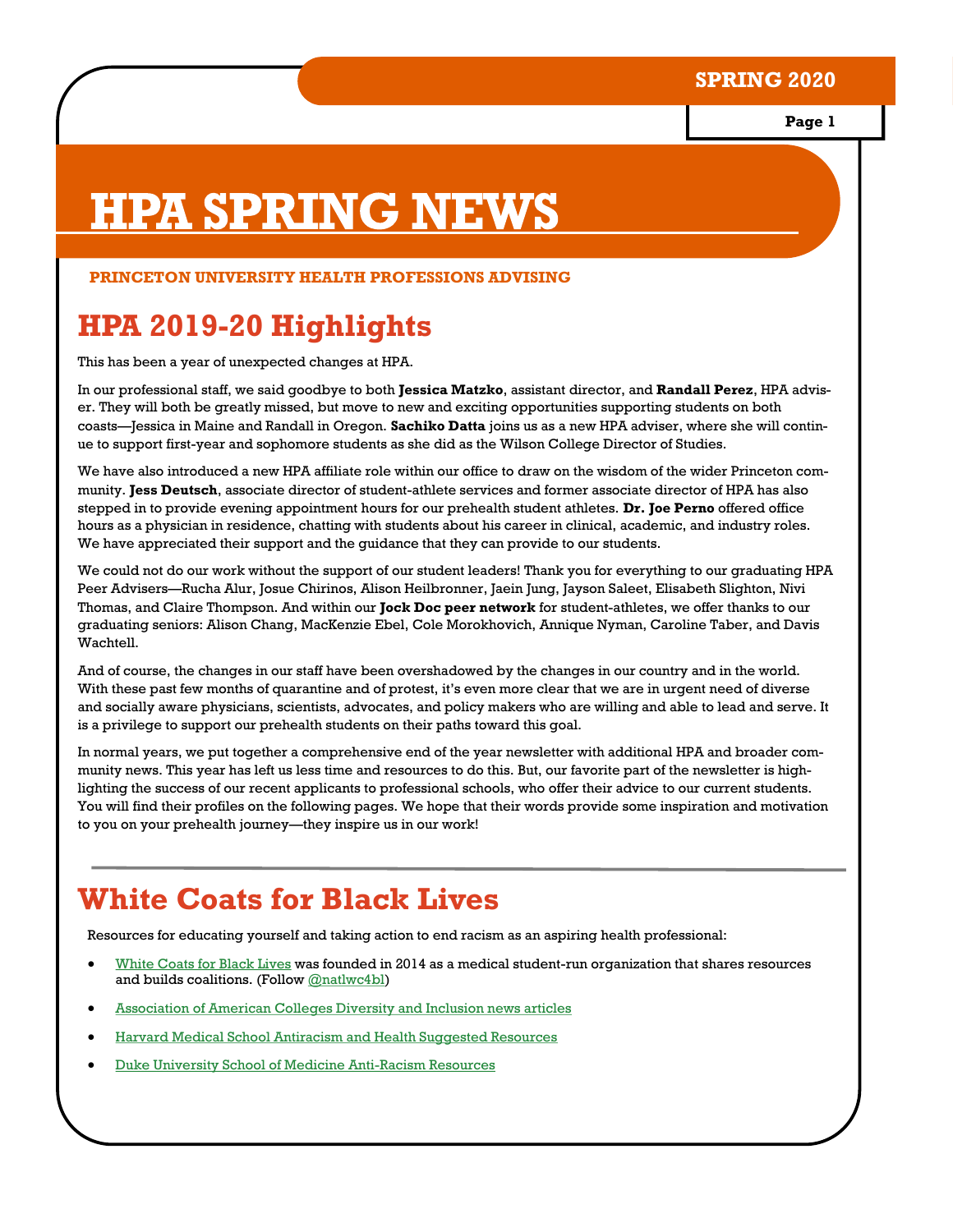## **TigerDocs in Training: 2020 Matriculant Profiles**

At the end of each application cycle, we invite successful applicants to share their advice with younger students through a series of Accepted Applicant Panels and these matriculant profiles. Many thanks to all of our alums who pay it forward to our aspiring health professionals!

#### **Jennie Yang '20, Ecology and Evolutionary Biology with a certificate in Linguistics**

**Pursuing an MD at the University of North Carolina School of Medicine**

**Significant college activities:** Student Volunteers Council - Penn Medicine Princeton Medical Center and Rescue Mission of Trenton; Project Solidarity; John C. Bogle '51 Fellows in Civic Service; International Internship Program; EEB Research Assistant and Senior Thesis Research; Koleinu a Cappella

#### **Words of wisdom about being prehealth at Princeton:**

Take advantage of the opportunities at Princeton. If you're interested in service and

civic engagement, browse the Pace Center's volunteer opportunities—or create your own! If you're interested in research, scroll through the Student Employment job listings for research assistant positions, or navigate department faculty pages and email professors whose ongoing research piques your interest. If you're interested in shadowing, reach out to as many alumni physicians in your area as you can (this worked for me on two occasions!). If you're interested in interning at an organization, apply to the Bogle Fellowship freshman year or contact a possible mentor directly. Believe it or not, there are internships outside of PICS and IIP! The list of potential opportunities goes on and on, and there are so many people and resources at your fingertips to support you and help you develop your passions as a premed.

Don't be afraid of rejection, especially when it comes to reaching out to professors (even non-Princeton ones) or alumni—know that it only takes one person emailing back in the affirmative for you to possibly gain a life-changing experience.

Bounce back from failure—if you get a B- in Orgo like I did, or if it's relatively late in the year and you still don't have summer plans like I didn't, don't let it deter you from your dream of becoming a physician. Instead, pause to reflect, regroup, and restrategize. Always stay open-minded to new learning experiences and opportunities (but don't overwhelm yourself!), and try your best to major and/or minor in what interests you.

Never allow yourself to think that you are not doing well or enough while others around you are—the Princeton duck syndrome exists too, so try to participate in precept (or lecture) even if it seems like you have something less valuable to offer.

Most importantly, take good care of your mental and physical health, recalibrate yourself when needed, and keep what you are working for and towards in the back of your mind. Resilience and perseverance are key. Good luck on your premed journey--I'm rooting for you, we're all rooting for you!

## **Seeking Shadowing Opportunities**

- [HPA Shadowing Tips Handout](https://hpa.princeton.edu/sites/hpa/files/2018hpa-shadowingtips.pdf) (pdf)
- [Princeton LinkedIn Community](https://www.linkedin.com/school/princeton-university/people/)
- [Association of American Medical Colleges How to Shadow advice](https://students-residents.aamc.org/applying-medical-school/article/shadowing-doctor/)
- [HPA Clinical Experience FAQs](https://hpa.princeton.edu/faqs/activities-faq/clinical-experience)

Photo courtesy of Rescue

Mission of Trenton

## **SPRING 2020**

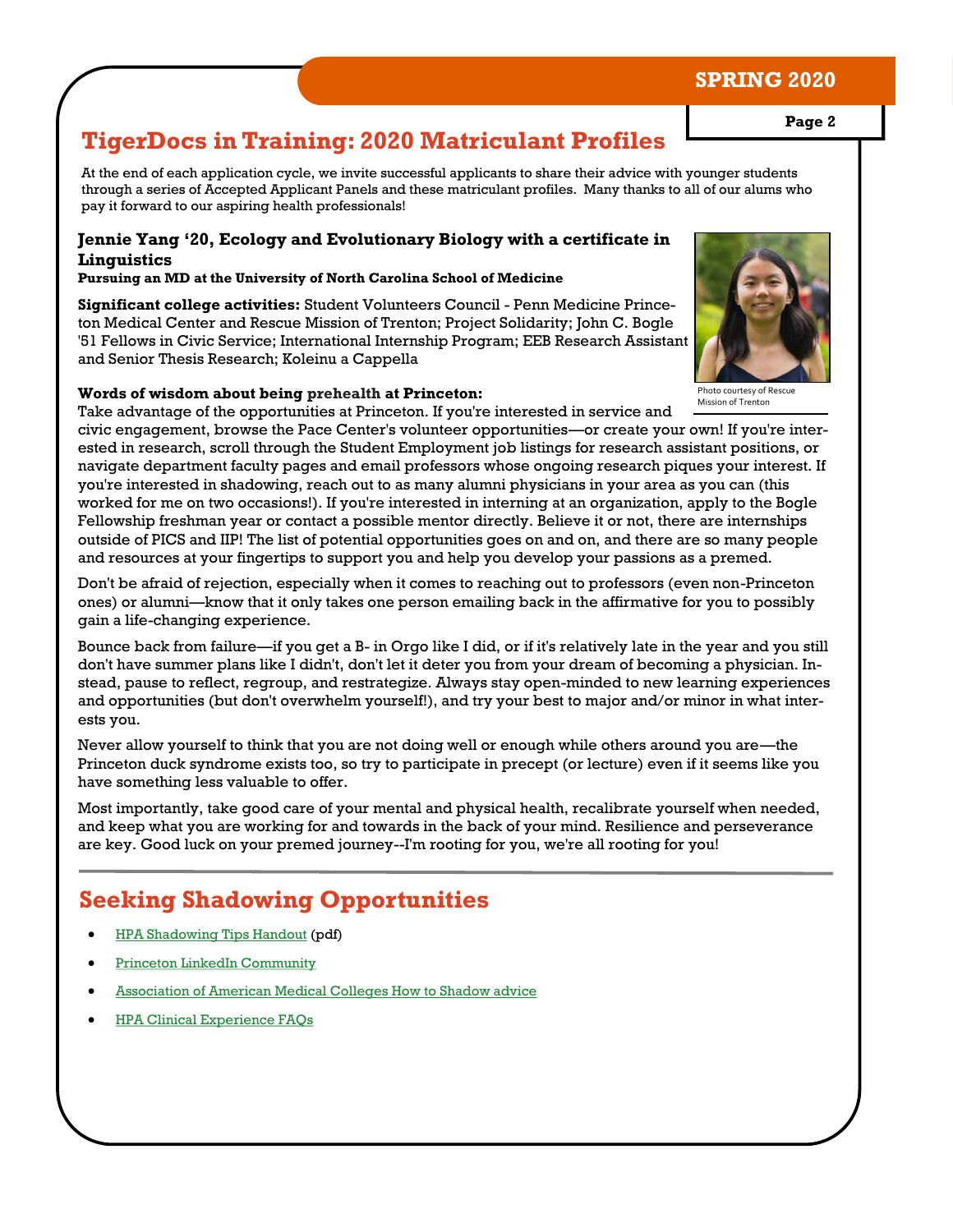

#### **Rohey Jah '16, Psychology with a certificate in Neuroscience Pursuing an MD at the University of Chicago Pritzker School of Medicine**

**Significant college activities:** Research Intern at ASER Centre in New Delhi, India, Study Abroad in Uppsala, Sweden, GlobeMed, Princeton Nursery School, Big Sibs Mentor, Community Action Leader, Muslim Students Association, Black Student Union, Sigma Xi Honors Society

**Post-college activities:** Post bac at University of Maryland College Park, Wroblewski Fellow at Cumberland Valley Retina Consultants, Research at Medical Research Council in Kololi, The Gambia, Suicide Counselor, Hospice and Vigil Volunteer, Infant Cuddler at NICU, Instructor for So What Else

(After School Integrative Health & Wellness Program)

#### **Words of wisdom about being prehealth at Princeton:**

If you encounter a few hiccups along the pre-med path, that's okay! You're entering a field where there will be more than a few of those and cultivating a sense of grit and resilience when confronted with them will be imperative. Don't be afraid to take time off to recalibrate through a gap year (or several); the field of medicine isn't going anywhere any time soon! Spend this time engaged in activities that allow you to deeply reflect on yourself, your passions, and why you are pursuing medicine. We sometimes get caught up in the flurry of activity that comes with being a pre-med; inundated with prerequisites and research and extracurriculars and exams, it's easy to inadvertently lose sight of what called you to this path in the first place. Try your best to always keep sight of your "why". A gap year can be a remarkable way of doing this. I spent my gap years in places and roles I likely would not have been able to as a medical student and though many were only tangentially related to medicine, they were pivotal in reigniting my passion for the field and are experiences I will always cherish. As an added bonus, admissions interviewers are always super intrigued by these non-traditional experiences, so don't be afraid to forgo the often trodden path and pave your own way to medicine!

And as you pave this path, try not to compare your journey to others'. Remember, comparison is the thief of joy and unfortunately, we have an excess of avenues for comparison these days. Consider taking a sabbatical from or spending less time on social media, Reddit, or SDN during your application cycle. Though they can be remarkable fountains of knowledge, they also have a tendency to stir feelings of anxiety and uncertainty, even for the best applicants. Consider diverting your attention instead towards selfcare or other activities unrelated to medicine. Now would be a great time to look into yoga, journaling, mindfulness meditation or to pick up that activity that's been a New Year's resolution for years.

When you do apply, please do everything as early as you possibly can. If you're a procrastinator, now is the time to sort that out. I applied while abroad and wound up doing a lot of things at the last minute. Although things may miraculously work out, you'll have saved yourself a world of nervous anguish if you do things early! There are so many factors in this process that are outside of your control, so try to make sure all those that are (such as timing) are attended to with utmost diligence and urgency. The importance of timing really cannot be overstated!

No matter what happens, remember that you will always be enough. And your journey will be a beautiful one, precisely because it is yours. :) Feel free to ask HPA for my contact info, you're welcome to reach out to me for anything at all!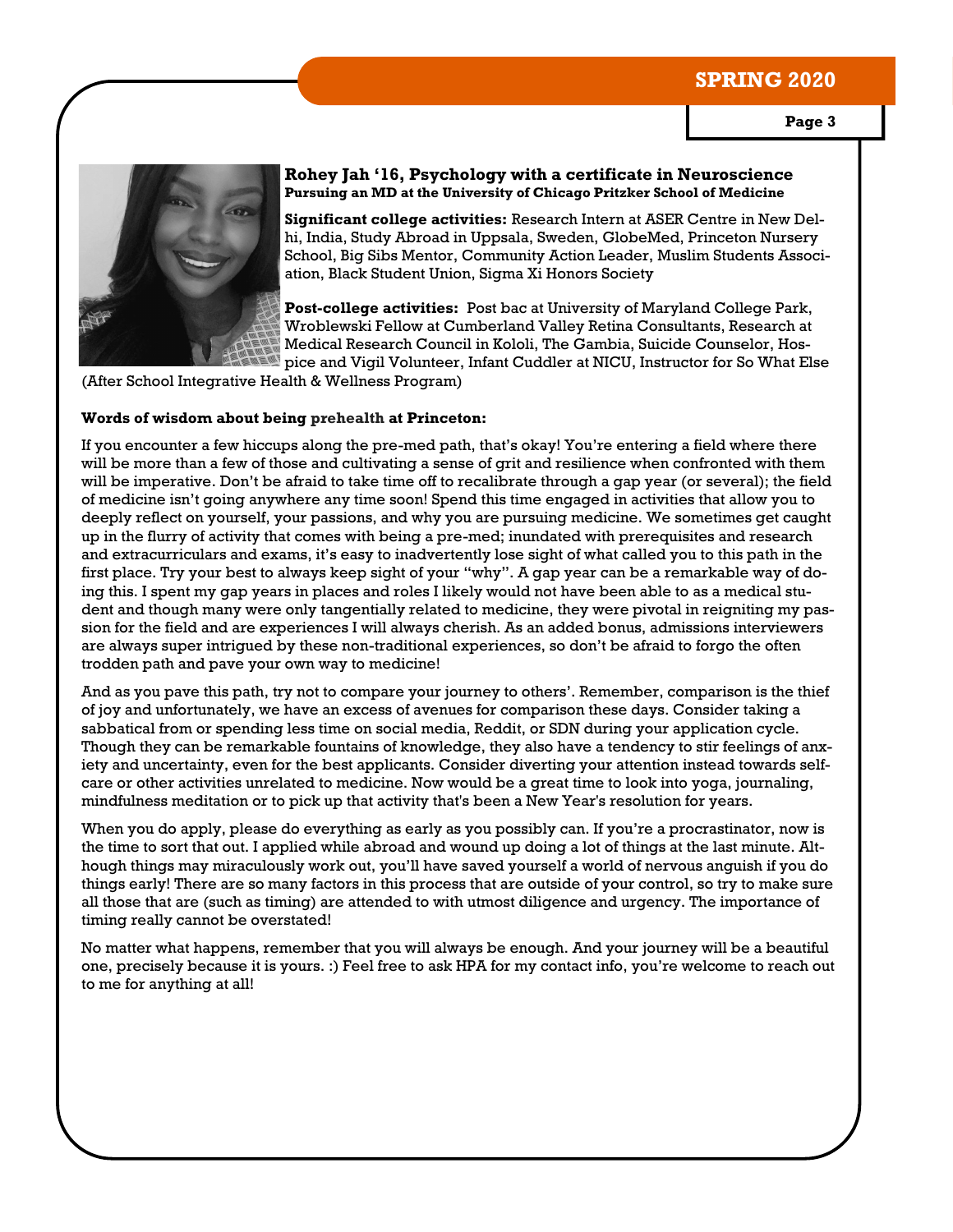**Page 4**

#### **Chinenye Azoba '18, Molecular Biology with certificates in Latin American Studies and Global Health & Health Policy**

**Pursuing an MD at John Hopkins University School of Medicine** 



**Significant college activities:** Tutor/Mentor at Community House After School Enrichment (CHASE); Princeton Neuroscience Network (PNN) Community Outreach; Forbes Residential College Advisor; HPA Peer Advisor; McGraw Center Tutor for General Chemistry and Calculus; Global Health Internship in Bolivia; Princeton Brazil Global Fellows Research

**Post-college activities:** Clinical Research Coordinator in Boston

**Words of wisdom about being prehealth at Princeton:** During my time at Princeton, being a pre-med student felt like I was just going through the motions: grind through a problem set, study for yet another exam, devote countless hours in the lab, rinse, repeat. Although my interest in STEM gave me the stamina I needed to get through my coursework, I have since learned that my motivations for pursuing a career in medicine were largely grounded in the experiences that I had outside of the lab and in my non-STEM classes. For example, my passion for Latin American Studies, which originally begun as a budding interest in Spanish language, took me around the globe. In addition to clinical exposure, during my international experiences I gained a critical perspective on how issues of public health and social justice are intertwined. Importantly, through my LAS certificate, I met one of my current mentors (and now friend), who provided me with a much-needed outlet and encouraged me to pursue creative talents that I didn't even know I had. Ultimately, my advice for premeds is as follows: while you go through the motions of Princeton academia, don't be afraid to dive in when you find something that you're passionate about, whether it's STEM-related or not. Even if you may not know it at the time, your extracurricular activities and side hustles can inform your personal values and enrich your career trajectory. Moreover, seek mentors and experiences outside of your major. As an individual and as a future physician, you need to learn to embrace diversity of thought and experience, and it's never too early to learn how to do this.

#### **Adam Wang '18, Molecular Biology**

**Pursuing an MD/PhD at the Tri-Institutional Program at Weill Cornell / Rockefeller / Memorial Sloan Kettering** 

**Significant college activities:** Research in the Rabinowitz Lab, McGraw Peer Tutor, Peer Academic Adviser, Hospice Volunteer

**Post-college activities:** Research at Dana-Farber Cancer Institute

**Words of wisdom about being prehealth at Princeton:** With the wide variety of academic and extracurricular offerings at Princeton, it can be easy to spread yourself too thin, especially when you have a lot of interests you want to explore. I entered Princeton as a Classics major, participated in arts and

humanities related activities, dabbled in global health, and wanted to spend as much time in the lab as possible. It wasn't long before I realized that in juggling all these commitments at once, I couldn't devote a meaningful amount of time to any of them. I decided to focus most of my time on areas I found the greatest passion for: science, teaching, and mentorship. But then my worry shifted to how this might be perceived by medical schools—would I be considered too one-dimensional, boring, stereotypical even? Luckily my interests aligned well with what MD/PhD programs generally look for in applicants, but I realize now on the other side of the cycle that these principles should hold true for all pre-meds. If you are ever feeling overwhelmed with your commitments, know that it will be okay if you let a few of them go. Focus on what excites you most and your dedication and drive will naturally shine through.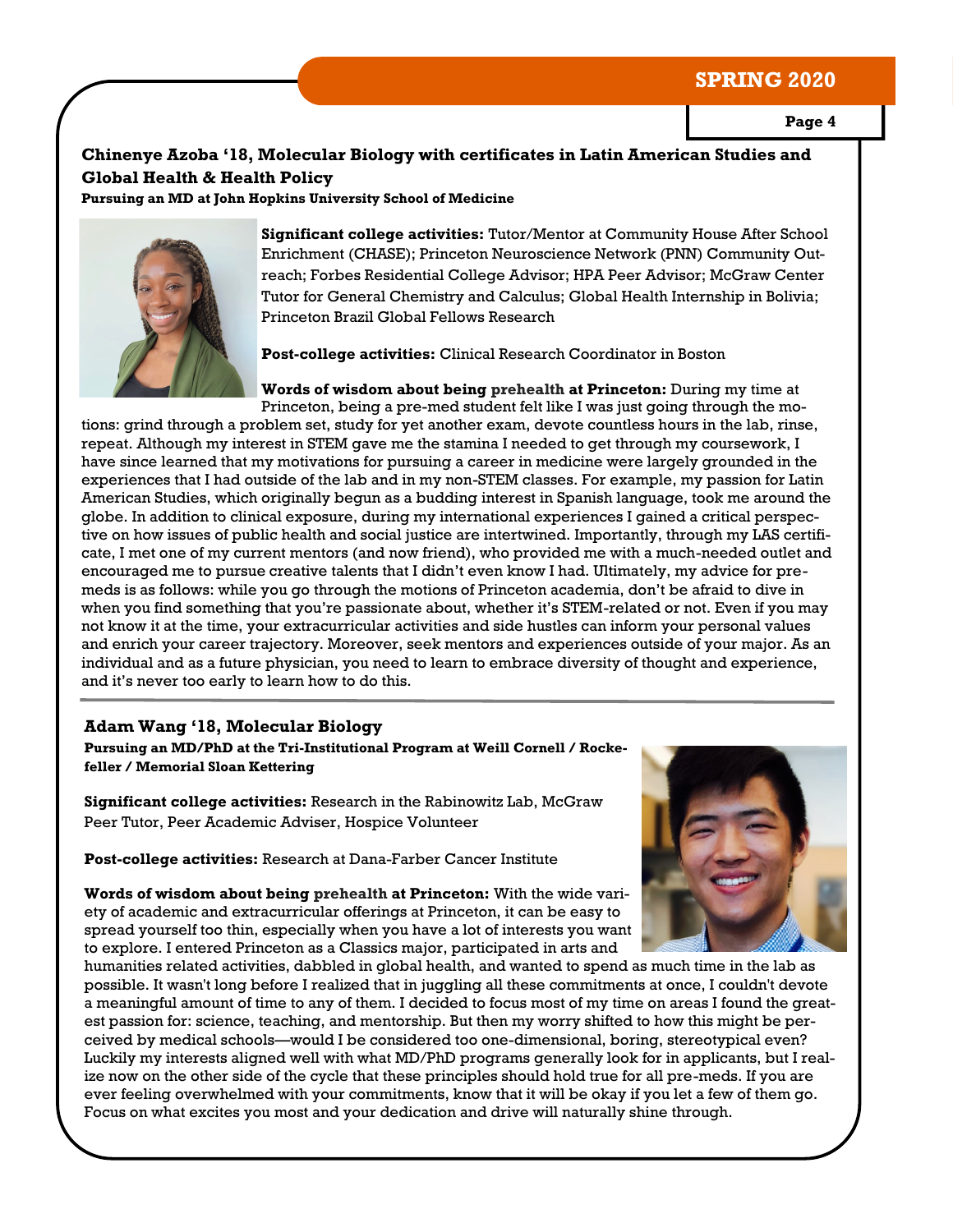**Page 5**

#### **Hila Ghersin '18, Psychology with a certificate in Global Health & Health Policy Pursuing an MD at Albert Einstein College of Medicine**

**Significant college activities:** Residential College Adviser, Big Sibs, Orange Key Tour Guide, Baby Lab Research Assistant

**Post-college activities:** Clinical Research Coordinator at UCSF's Breast Care Center; member of the Patient Support Corps; Volunteer at Hamilton Families

**Words of wisdom about being prehealth at Princeton:** Enjoy the Princeton experience and focus on forming meaningful relationships-- college is more than a stepping stone to med school. There is no right way to be premed and it's a long road, so make sure you are taking courses and doing activities that you are actually passionate about. My favorite courses, and



the ones that most shaped my thinking and understanding of society, were AAS & GSS classes I had the opportunity to take as a part of the GHP certificate-- and I talked about them in interviews more often than any science course!

Remember to take advantage of HPA's support and experience and reach out to the larger Princeton alumni network. Before I went to each interview I was able to get in contact with a fellow Princetonian who gave me some insight into what the med school is like and what to expect from the interview day, which definitely put me at ease. As you gain more experiences, note the small experiences that bring you joy and were significant learning moments-- you will definitely draw on them for essay inspiration, talking points, or for motivation. Finally, to maintain some sanity throughout the application process, try to avoid comparing yourself to others and take a deep breath. You are doing great!



#### **Catharine Leahy '17, Chemistry with a certificate in Global Health & Health Policy**

**Pursuing an MD at University of Illinois College of Medicine**

**Significant college activities:** Outdoor Action, Homework Helpers at Princeton Public Library, Princeton Disability Awareness, Orange Key

**Post-college activities:** Research Technician at Dana Farber Cancer Institute (2018-2019), ER Scribe (2019-2020), and Befriender with Samaritans Crisis Hotline (2018-2020)

**Words of wisdom about being prehealth at Princeton:** Use a journal! You'll appreciate having thoughtful memories of meaningful experiences just for their own sake, and it's an amazing tool for reflection and growth. But you will use and appreciate it writing applications and preparing for interviews. It's a lot easier to look over a journal than trying to come up with stories that you may not remember super well.

Stay on top of your prerequisites, but be sure to spend time to explore other careers and majors than those you thought you would do at the beginning. I am so grateful for the time I spent undecided (about my major, post college plans, life goals, etc.) in college, because I am more certain and confident about what I am doing now. Use the awesome opportunities you have at Princeton to explore the many different pathways you can take your life. And while gap years are useful for building that resume, know that it's also an important time for personal growth, finding out what matters most to you, and learning how to survive outside of an academic bubble. Take time to travel, find new hobbies, contribute to your community, and invest in your relationships.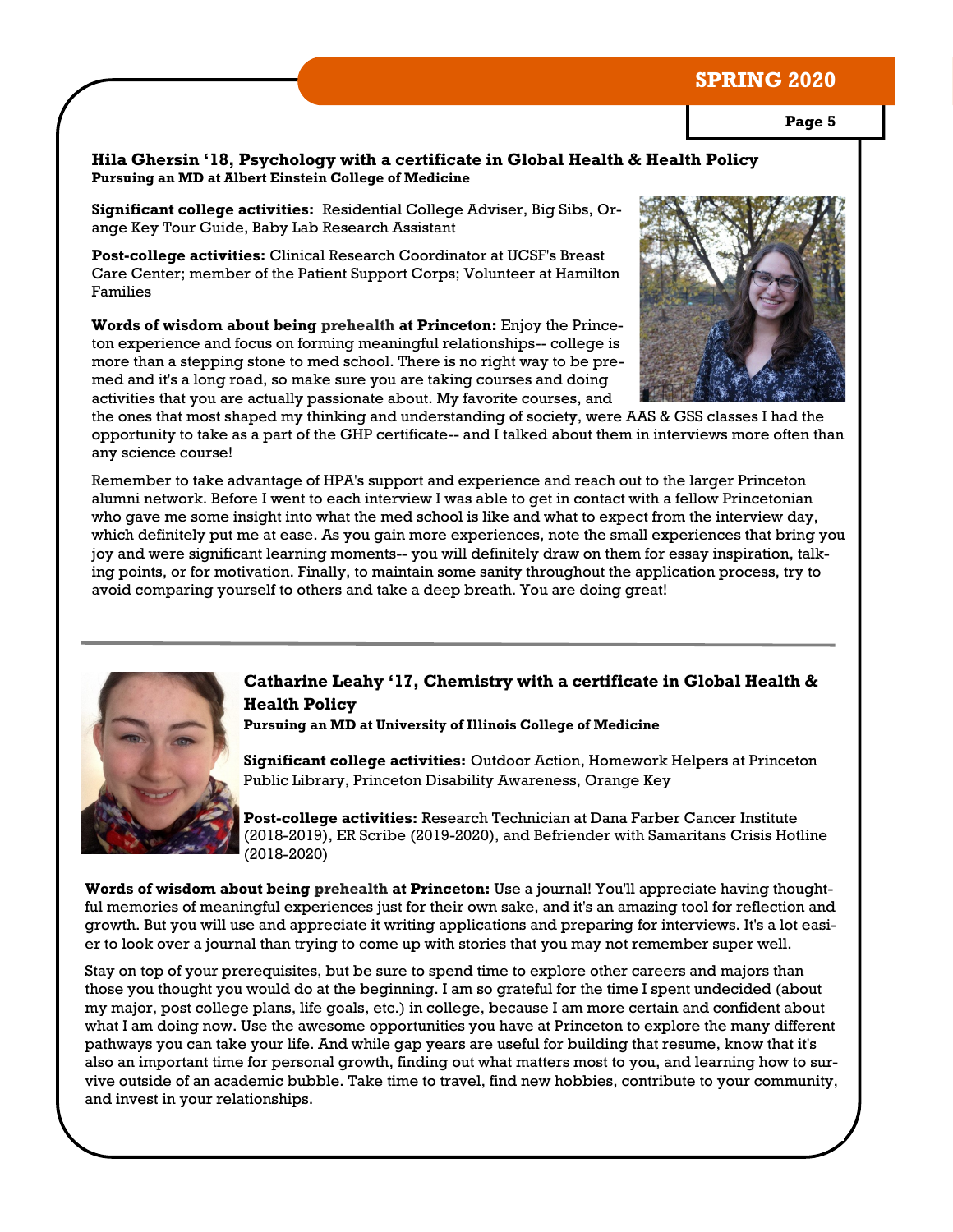#### **Nergis Khan '19, Neuroscience with a certificate in Global Health & Health Policy Pursuing an MD at Stanford University School of Medicine**

**Significant college activities:** Princeton MediHack, Center for Health and Wellbeing Health Scholars Fellowship, PICS Internship at Children's National Hospital, Bogle Fellowship in Civic Service, Butler College PAA/ HPA PA, summer internship at a health IT startup, Organic Chemistry McGraw Tutor, Muslim Students Association

**Post-college activities:** Clinical Research Assistant at the Massachusetts General Hospital Department of Neurology, Ataxia and Movement Disorders Unit

**Words of wisdom about being prehealth at Princeton: T**he best pieces of advice I have lived by during my own premed process at Princeton don't have to do with which classes to take or how to set up research experiences, instead they have to do with something much more fundamental but sometimes quite elusive: cultivating a healthy, motivating mindset. If I could go back and have a conversation with my freshman self, this is what I would tell her—hopefully this is helpful to you!

Firstly, try not to let yourself get caught up in constructing a narrative for yourself too early and too rigidly. I remember going through my first couple of years at Princeton trying so hard to keep up with a checklist I convinced myself I needed to stick to in order for the arc of my premed storyline (of sorts) to not only "make sense", but also "be unique". Writing it down outs how ironic and ridiculous it is but in reality it is hard to resist planning out your next five moves. By the time you submit your application to medical school, your narrative will fall in place if you've been true to yourself throughout this process. Allow yourself some room for spontaneity in your choices of classes, extracurriculars, and even friends. My most meaningful experiences have come from those moments when an opportunity I didn't expect materialized and I decided to take a chance.

Next, amidst the sea of people offering you their advice and opinions (myself included!) it's important to focus on yourself. Your premed peers are similar to you in many ways but you all diverge in many many more key ways. No two people's journeys to medical school are going to be the same and medical school admissions committees know that, so don't automatically internalize someone else's experiences or opinions. Consult with people that you trust when you need to, but at the end of the day you should be the one deciding what your academic and professional goals ought to be. You need to be the one to set your own standards. Retake the MCAT or take those four certificates if you want to, regardless of how many people might say you don't have to.

Lastly, everyone fails but few people will tell you if you don't ask. Reach out to your mentors, advisors, and friends for perspective when it becomes difficult to toe the line between just being discouraged and feeling prohibitively set back. I wish I had had the courage (and the humility) to do this more often during my time at Princeton; I would have emerged from so many challenges faster and stronger. Everyone has a story that you can learn from and draw inspiration from and more people than you would expect are willing to share, you need only ask. Nobody succeeds alone—it's ok to need to be reminded of that once in a while. Best of luck on your journey to medical school and beyond!

## **Crafting a Personal Narrative**

- [HPA Power of Self-Reflection Question of the Week](https://hpa.princeton.edu/news/question-week-power-self-reflection)
- [Sample stories from the AAMC Anatomy of an Applicant](https://students-residents.aamc.org/applying-medical-school/preparing-med-school/anatomy-applicant/)
- [Two sample medical school essays via US News & World Report](https://www.usnews.com/education/best-graduate-schools/top-medical-schools/articles/2017-06-12/2-medical-school-essays-that-admissions-officers-loved)

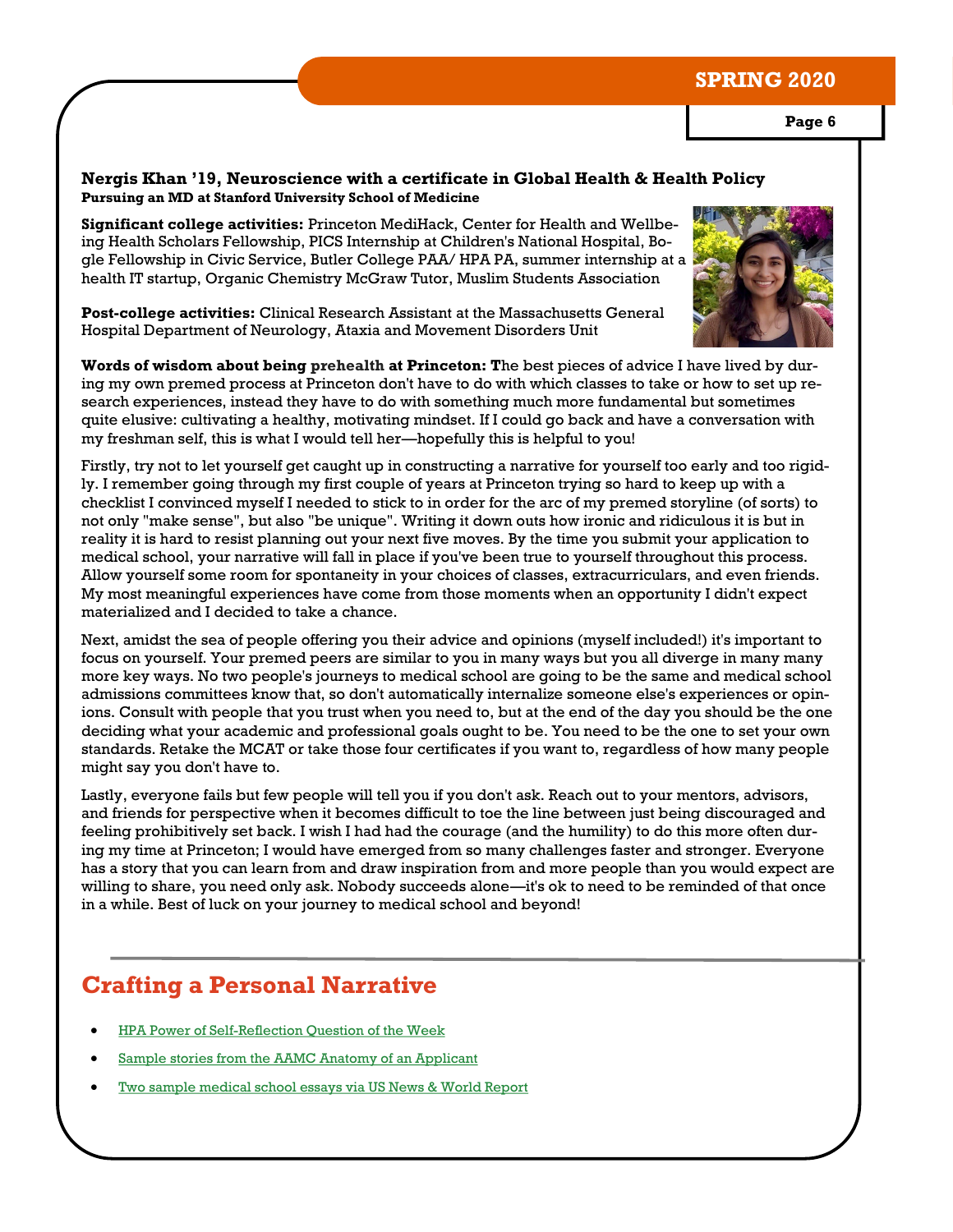#### **Kat Holmes** '**17, Chemistry**

**Pursuing an MD at Icahn School of Medicine at Mt. Sinai**

**Significant college activities:** Varsity Fencing Team; 2016 Olympic Fencing Team; RA Niv Lab

**Post-college activities:** RA Dettwiler Lab; training for the 2020 Olympic Games

**Words of wisdom about being prehealth at Princeton:** There is no getting around it, Princeton pre-med is tough. But remember that everybody is in the same boat and that the professors genuinely want you to succeed. Even though everybody wants to go to the best med school and that the classes are hard, nobody is out to get you. If you are struggling, talk to your class-

mates and reach out to your professors. Initially, I made the mistake of trying to shoulder everything on my own, without seeking help when I needed it. I think a lot of people make this mistake at first but then, as time goes on, begin to open up and realize that they can get farther if they work with others.

That corny saying about "standing on the shoulders of giants" to see farther really applies here. Your professors are already a given in that sense. They are already giants in their respective fields and if you don't understand something, at least in my experience, they are always willing to go that extra mile and help you grasp the material. And as for your classmates, odds are there is a lot of stuff they don't understand as well and that you can help each other fill in the blanks. You can help each other "see farther." It sounds corny and trite, but one of the things a lot of med schools emphasize throughout the application process is teamwork and how it is necessitated in medicine. So by learning to work with others now, you can not only help yourself do better and better, but you can also practice one of the central tenets of medicine.

#### **Delaney Johnson '17, Molecular Biology with a certificate in Global Health & Health Policy Pursuing an MD/MBA at Tufts School of Medicine**

**Significant college activities:** Varsity Swimming and Diving, Cannon Dial Elm Activities Chair, lab thesis research (Shenk lab), Peer Health Advisers, IIP in South Africa, Coach for College, Community Service Interclub Council, Student Athlete Wellness Leader, Princeton Aquatics, Annual Giving

**Post-college activities:** Varsity Swimming and Diving, Cannon Dial Elm Activities Chair, lab thesis research (Shenk lab), Peer Health Advisers, IIP in South Africa, Coach for College, Community Service Interclub Council, Student Athlete Wellness Leader, Princeton Aquatics, Annual Giving

**Words of wisdom about being prehealth at Princeton:** Don't feel like you need to rush into medical school! Take time for a gap year to explore your interests and gain a broader perspective on healthcare. At the same time, find the balance for when is optimal to go back! If there are no serious gaps you need to fix, don't hesitate or be scared to apply. There's plenty of time during the cycle to keep up activities so find the time when you're the best candidate for you and not the "perfect" candidate. If you aim for perfection, you'll always find another reason to delay the application. Also, stay confident in yourself, your abilities, and your application! It's a daunting process so take time to reflect on everything awesome you did to get there! Throughout the cycle, find ways to keep busy and distract you so you're not constantly checking email, SDN, etc. Finally, reach out to current students as it is very helpful to get a good idea of a school's environment and opportunities beyond just google searching. Good luck!

**Page 7**





## **SPRING 2020**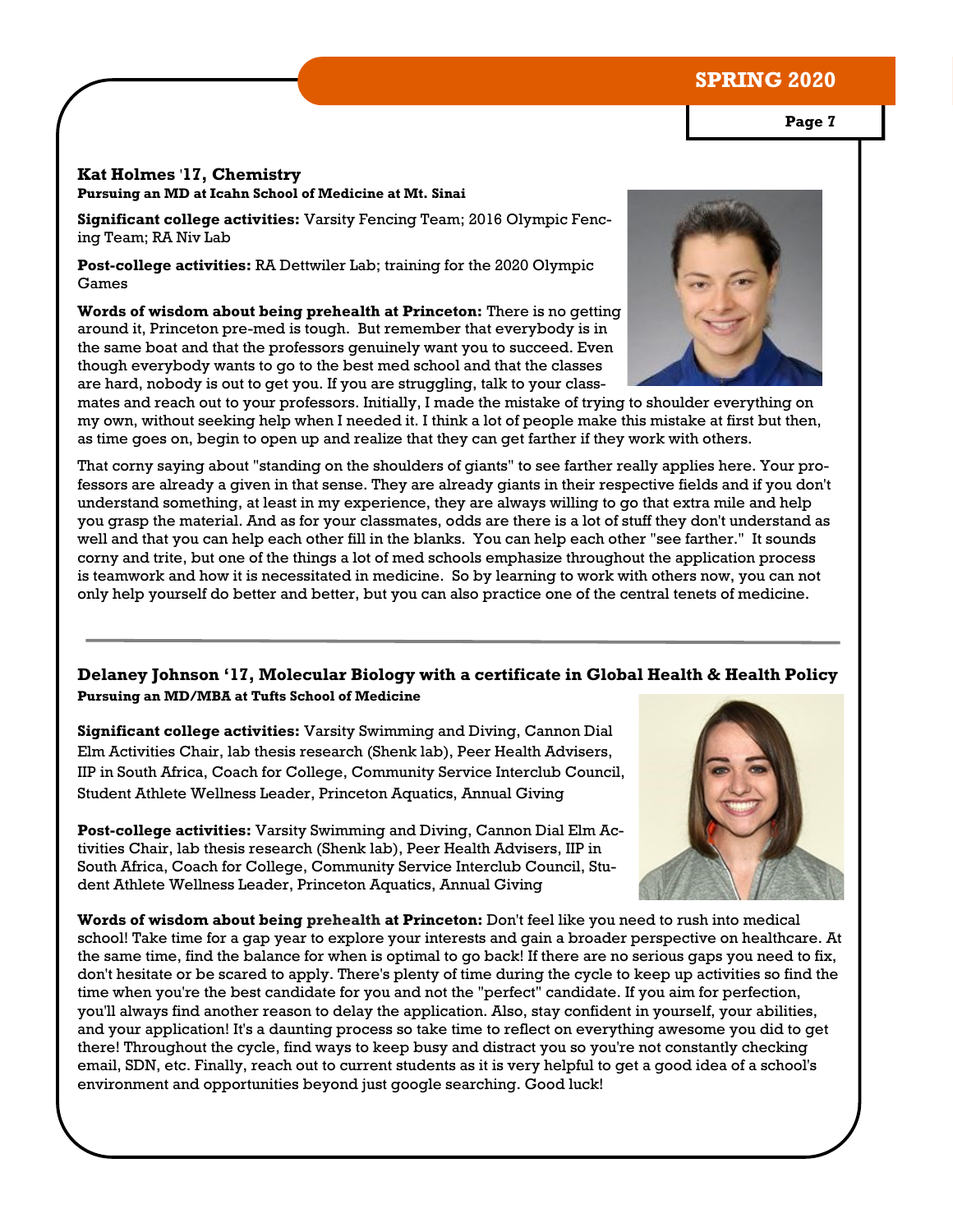**Page 8**

#### **Kathleen Mulligan '17, Ecology and Evolutionary Biology with a certificate in Global Health & Health Policy**

**Pursuing an MD at Case Western Reserve University School of Medicine**



**Significant college activities:** Varsity Swimming and Diving Team, Tigressions A Cappella, senior thesis research with SUNY Upstate global health team on Dengue fever in Ecuador, IIP at Semmelweis Medical University in Budapest, PHA, Student Athlete Wellness Leader, Commencement Committee

**Post-college activities:** 2 years of scribing in private practice dermatology, 1 year of clinical research at Dana Farber Cancer Institute, post-baccalaureate classes at Harvard Extension School, volunteering with mobile health clinic

**Words of wisdom about being prehealth at Princeton:** If I could tell my freshman self one thing, I would say to not feel bad or guilty about following my passions and encourage myself to take advantage of all the opportunities at Princeton, but to not feel the need to cram it all in at once. My years at Princeton allowed me to explore so many interests and passions at a high level, from being a varsity athlete to being in a cappella to dozens of other activities. But balancing premed coursework on top of all of these was incredibly daunting, and I simply did not have enough hours in the day to excel at everything.

Once I got over my initial reservations about taking a few gap years and decided to incorporate them into my long term plan, I was able to enjoy my Princeton experience so much more. I also found that my three years off since graduating have changed me as a person just as much as (if not more than) my time at Princeton. Learning to be an independent adult outside of the Princeton bubble has given me a much stronger internal locus of control. I was able to immerse myself in clinical and research experiences full time for several years (which I absolutely would not have been able to do while in college) and have confirmed beyond a shadow of a doubt that the long path of medicine is the best career choice I can make.

One important aspect of my application process was crafting my school list - I knew I had to find schools that would value my journey and all of the ups and downs I experienced along the way, and focused on schools that were particularly suited to my strengths. Thankfully I will be matriculating at one of these wonderful schools that is incredibly strong in my interests, which I continued to discover throughout the application process! Having the persistence and resilience in my early years of college to keep pressing forward, even when I doubted my own abilities early on, has paid off a thousand times and I am so eager to help encourage students with similar stories.

## **Learn More About Glide/Gap Years**

- [Ten Reasons to Consider Taking a Glide Year](https://hpa.princeton.edu/sites/hpa/files/2018hpa-glideyeartenreasons.pdf) (pdf)
- [Glide Year Opportunities Q&A](https://hpa.princeton.edu/sites/hpa/files/2019hpa-glideyearqa.pdf) (pdf)
- [Where Princeton alums have spent glide years](https://docs.google.com/spreadsheets/d/1E5bL6v6MNM_ntpVk9NcR1o1Vp203i83PU5E9ORDWM7o/edit?usp=sharing) (google sheet)
- [Association of American Medical Colleges: What to do during a gap year](https://students-residents.aamc.org/applying-medical-school/article/what-do-during-gap-years/)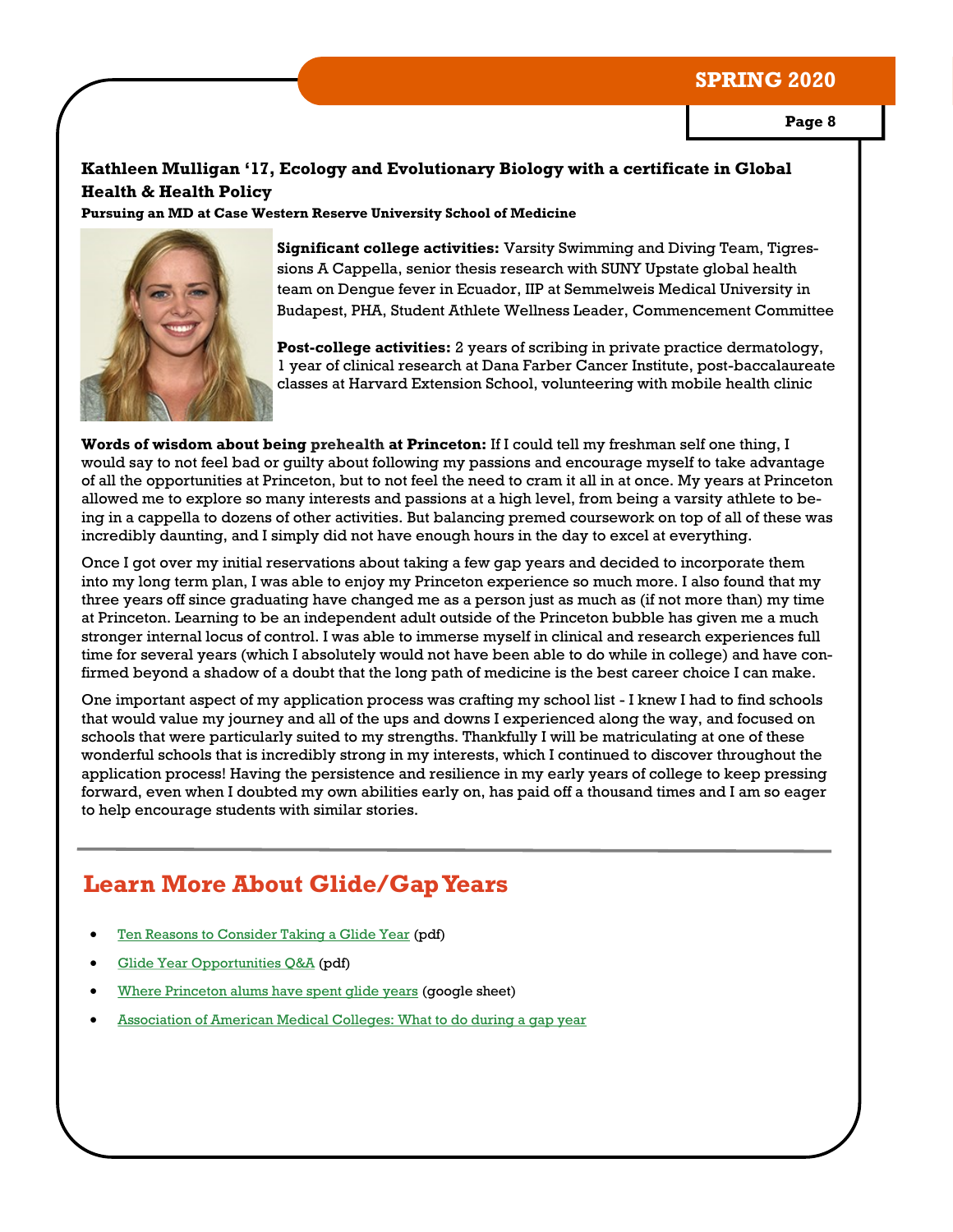**Page 9**

**Pranav Rekapalli '20, Molecular Biology with a certificate in Global Health & Health Policy Pursuing an MD at Perelman School of Medicine at the University of Pennsylvania**

**Significant college activities:** Sympoh Urban Arts Crew, Princeton Hindu Satsangam, McGraw Tutor, PICS internship at NIH, IIP at EcoSurgica in Zimbabwe, Research in Cristea Lab, Matriculate, CONTACT

**Words of wisdom about being prehealth at Princeton:** Being premed at Princeton is tough—there's no doubt about it. I feel like the institutional culture of Princeton intensifies the already forward-thinking nature that most premeds adopt, where they are constantly thinking about their next steps and what they need to do to get into the best medical school possible.

The biggest piece of advice I have is to remember that you only get to do Undergrad once—make sure you make the most of it. Don't fall into the trap of thinking you have to be constantly doing more and more to bolster your ap-



plication. Treasure the little free time you get at Princeton, especially as a pre-med, and use it do things you enjoy—this passion will come through in an application, and interviewers will be drawn in by your excitement. Additionally, as being premed is tough, there will be lows. No one goes through Princeton having a perfect premed journey. In these times, it is super important to remember why you want to be a doctor, and how your motivation to go into medicine makes all these trials and tribulations worth the struggles that being a premed is. Finally, find people to lean on, as they will be a critical part of your journey. Reach out to those older than you, and they will almost certainly be happy to offer helpful advice, and even be a mentor. The application process especially is stressful, and takes lots of hard work. One of the things that I found got me through it was having an application buddy—one of my best friends was also went through it at the same time as I did, and having each other to lean on made the process so much easier.

**Lydia Zhong '20, Molecular Biology with a certificate in Global Health & Health Policy Pursuing an MD at the Washington University School of Medicine in St. Louis**



**Significant college activities:** Residential College Adviser (Mathey), Big Sibs, McGraw Head Tutor, Ascend Hospice, PICS intern, Health Grand Challenge intern, thesis research in Mallarino Lab

**Words of wisdom about being prehealth at Princeton:** Hey there! No matter where you are in your premed journey (even if you haven't started it yet), I hope you are able to enjoy it! College is a time of great growth and change, and you have the opportunity to choose your direction. Along the way, you will find incredible people and learn incredible things. Maybe you've heard of something like, "You are the average of the five people you spend the most time with." I don't know if that's exactly true, but the spirit of the message remains: surround yourself with healthy relationships and people that inspire you. I find myself much happier and better when I'm with my "five people",

and I hope you can find yours too.

**Favorite classes:** Not in any particular order, Professor Howard's ACA class, Professor Notterman's Diseases in Children, and Comparative Physiology.

**Choosing a major:** Pick something that you want to write a thesis in. If there's not a particular subject or topic you're passionate about, prioritize finding a research mentor that will compliment your learning experience.

**Remaining balanced:** For me, my "five people" helped me with that :) Even if you're "unbalanced", it's not the end of the world, you can always re-calibrate.

**Resources:** HPA!! Peer mentors!! Faculty mentors!! Sometimes you'll need to take that first step to introduce yourself, but there are so many people rooting for you (myself included!)!